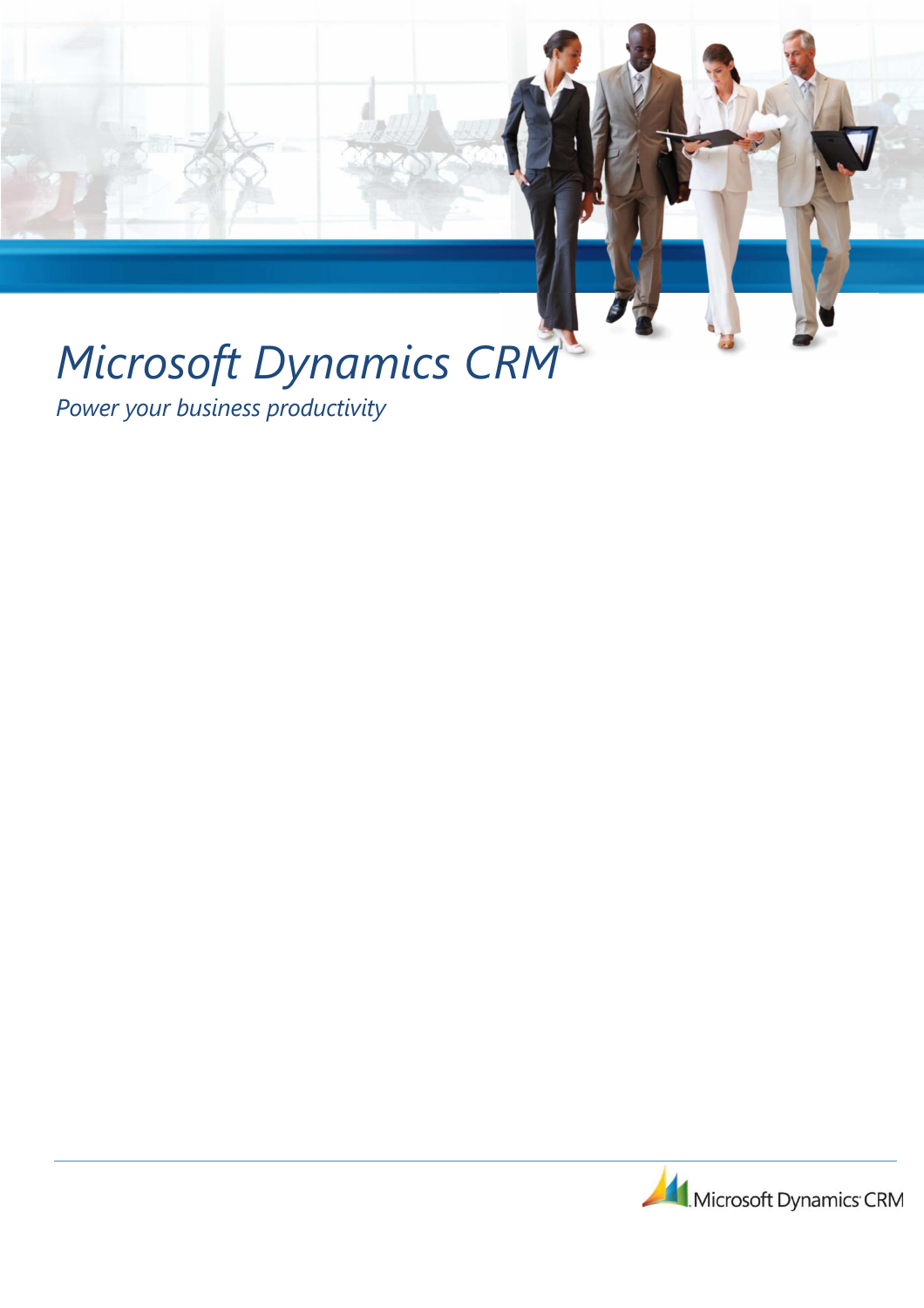Combine familiar Microsoft® Office applications with powerful CRM software to improve marketing effectiveness, boost sales, and enrich customer service interactions. Microsoft Dynamics® CRM equips business professionals with access to customer information through a familiar Microsoft Outlook® experience which helps ensure rapid user adoption and fast results.

And with Microsoft Dynamics CRM Online, you get the same powerful CRM software delivered as a cloud service from Microsoft, enabling instant-on anywhere access, predictable pay as you go pricing, and a financially backed service level agreement (SLA).

Deliver on the power of productivity with a CRM solution that is:

- Familiar—software that empowers people through natural, productive, and insightful experiences.
- Intelligent—real-time analytics and streamlined business processes that enable informed decisions and operational efficiencies.
- Connected—connections across people, processes, and ecosystems that allow businesses to maximize the value of relationships and systems.



Drive productivity and adoption with a native Outlook experience and real-time dashboards in Microsoft Dynamics CRM.

# Become a Dynamic Business

### Marketing: Maximize Marketing Spend

Improve your organization's marketing effectiveness with Microsoft Dynamics CRM. Provide your marketing professionals with flexible segmentation tools, simplified campaign management capabilities, intuitive response tracking, and insightful analytics to improve your marketing effectiveness.

## Sales: Win More Deals

Spend more time on selling and less time on administrative tasks with Microsoft Dynamics CRM. Take advantage of full lead to cash visibility, lead and opportunity tracking, streamlined approvals, and real-time sales forecasts to drive increased sales output and higher close rates.

### Customer Service: Delight Customers

Provide compelling customer service experiences that build customer loyalty with Microsoft Dynamics CRM. Empower your people with tools that simplify case management, streamline escalations, improve knowledge sharing, and enable more effective account management, all while helping to contain service costs.

# Extended CRM: Optimize All Relationships

Use the inherent flexibility and extensibility of Microsoft Dynamics CRM to maximize the value of all relationships. Quickly create custom business applications and industry solutions without compromising on capabilities, budget, or delivery time right from within Microsoft Dynamics CRM.